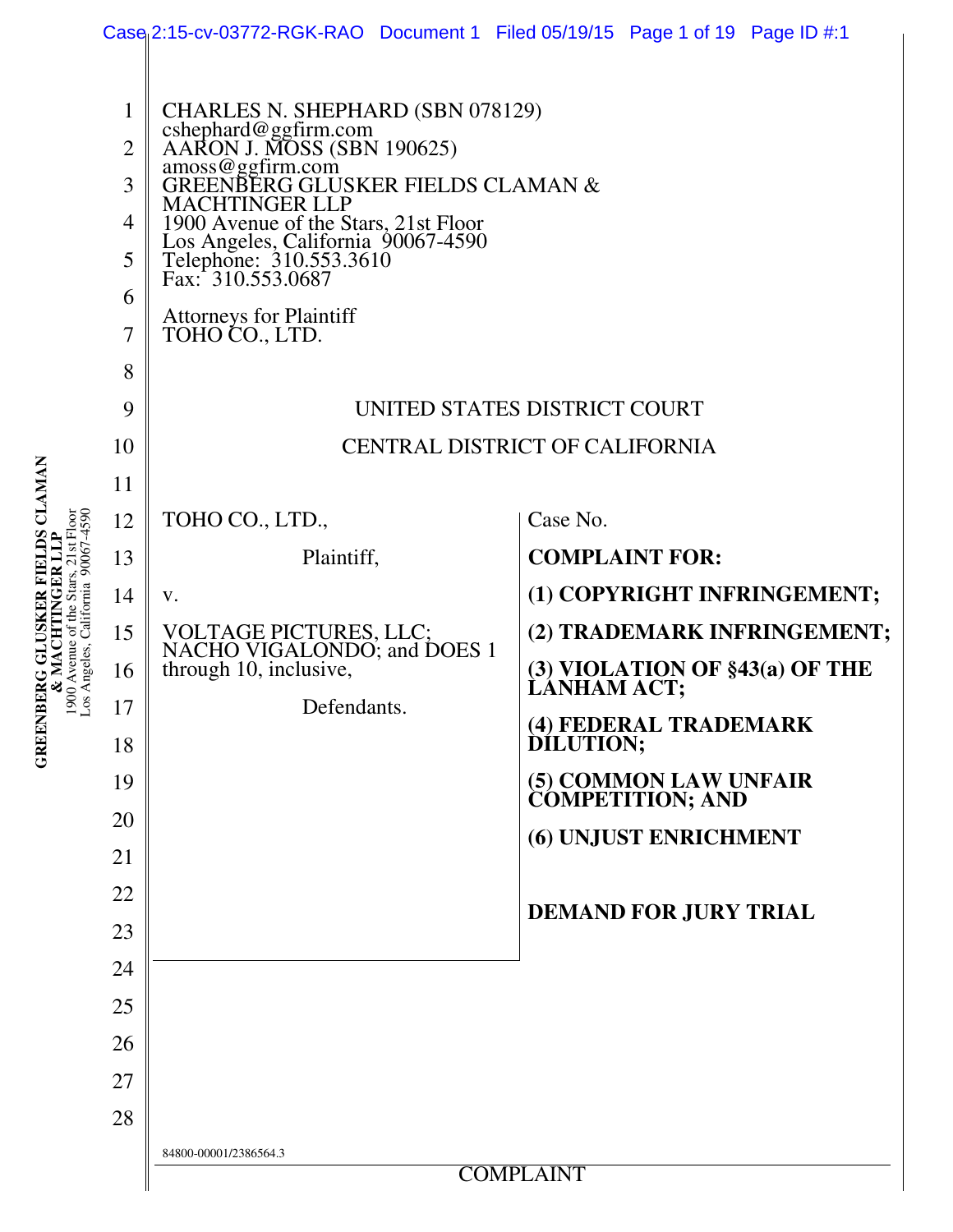Plaintiff Toho Co., Ltd. ("Toho") alleges as follows:

#### NATURE OF THE ACTION

1. Godzilla is one of the most iconic fictional characters in the history of motion pictures. Toho Co., Ltd., the copyright owner of the Godzilla character and franchise of films, brings this lawsuit because defendants are brazenly producing, advertising, and selling an unauthorized Godzilla film of their own. There is nothing subtle about defendants' conduct. They are expressly informing the entertainment community that they are making a Godzilla film and are using the Godzilla trademark and images of Toho's protected character to generate interest in and to obtain financing for their project. That anyone would engage in such blatant infringement of another's intellectual property is wrong enough. That defendants, who are known for zealously protecting their own copyrights, would do so is outrageous in the extreme.

#### JURISDICTION AND VENUE

17 18 19 20 21 2. This action arises under the United States Copyright Act, 17 U.S.C. §§ 101 *et seq.* and the Lanham Act, 15 U.S.C. § 1125. This Court has original jurisdiction over the subject matter of this action pursuant to 28 U.S.C. §§ 1331 and 1338 and 15 U.S.C. § 1121(a). The Court has supplemental jurisdiction over Toho's state law claims under 28 U.S.C. § 1367(a).

22 23 24 25 26 27 3. This Court has personal jurisdiction over each of the defendants named in this Complaint, because each defendant does sufficient business in California and this Judicial District, has sufficient minimum contacts with California and this Judicial District, or otherwise intentionally avails itself of the California and Los Angeles markets to render the exercise of jurisdiction over it by this Court consistent with traditional notions of fair play and substantial justice.

28

84800-00001/2386564.3 1

Los Angeles, California 90067-4590

1

2

3

4

5

6

7

8

9

10

11

12

13

14

15

16

# COMPLAINT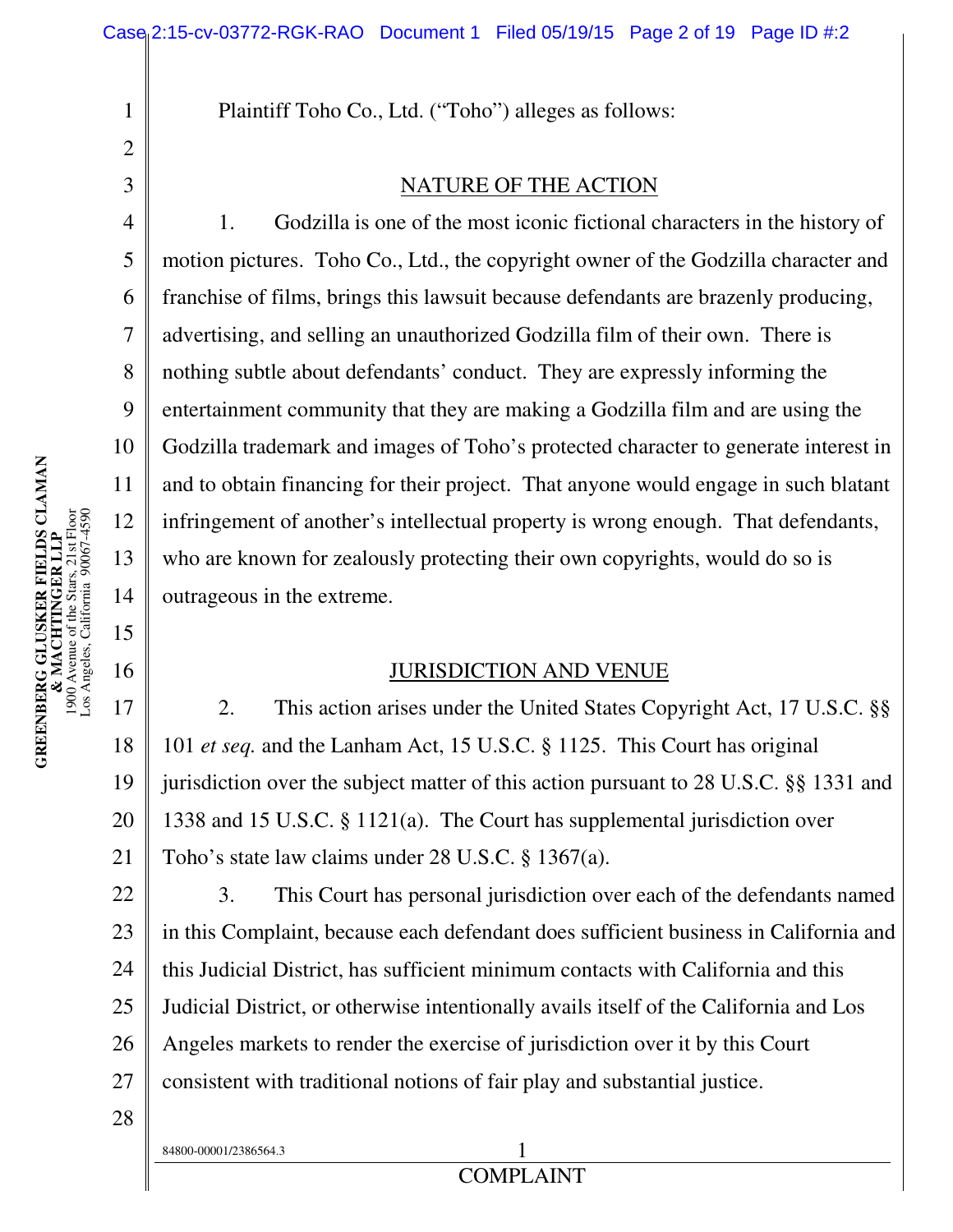4. Venue in this Judicial District is proper under 28 U.S.C. §§ 1391(b) and (c) and 1400(a), in that a substantial part of the events giving rise to Toho's claims occurred in this Judicial District and one or more Defendants resides and may be found in this Judicial District within the meaning of 28 U.S.C. § 1391(c).

#### THE PARTIES

5. Toho is a Japanese corporation and motion picture studio that is in the business of producing and distributing motion pictures throughout the world. Toho's principal place of business is in Tokyo, Japan. Toho maintains an office in Los Angeles, California to oversee the distribution of its films in the United States, and to oversee the licensing, merchandising and enforcement of the intellectual property that appears in its films.

6. Toho is informed and believes, and based thereon alleges, that defendant Voltage Pictures, LLC ("Voltage") is a limited liability company organized and existing under the laws of the State of California, with its principal place of business in Los Angeles County, California. Toho is informed and believes, and based thereon alleges, that Voltage purports to be a staunch advocate for the protection and enforcement of intellectual property rights, having filed hundreds of copyright infringement lawsuits against those it claims to have infringed its rights in films such as *The Hurt Locker* and *Dallas Buyers Club.*

21 22 23 24 25 26 7. Toho is informed and believes that defendant Nacho Vigalondo ("Vigalondo") is a motion picture director and writer who does business in Los Angeles, California. Toho is further informed and believes, and based thereon alleges, that Vigalondo is specifically doing business in Los Angeles California with Voltage, which is producing the film at issue that Vigalondo wrote and is slated to direct.

27 28 84800-00001/2386564.3 2 COMPLAINT 8. Toho is unaware of the true names and capacities of the defendants sued herein as Does 1 through 10, inclusive, and therefore sues these defendants by

1

2

3

4

5

6

7

8

9

10

11

12

13

14

15

16

17

18

19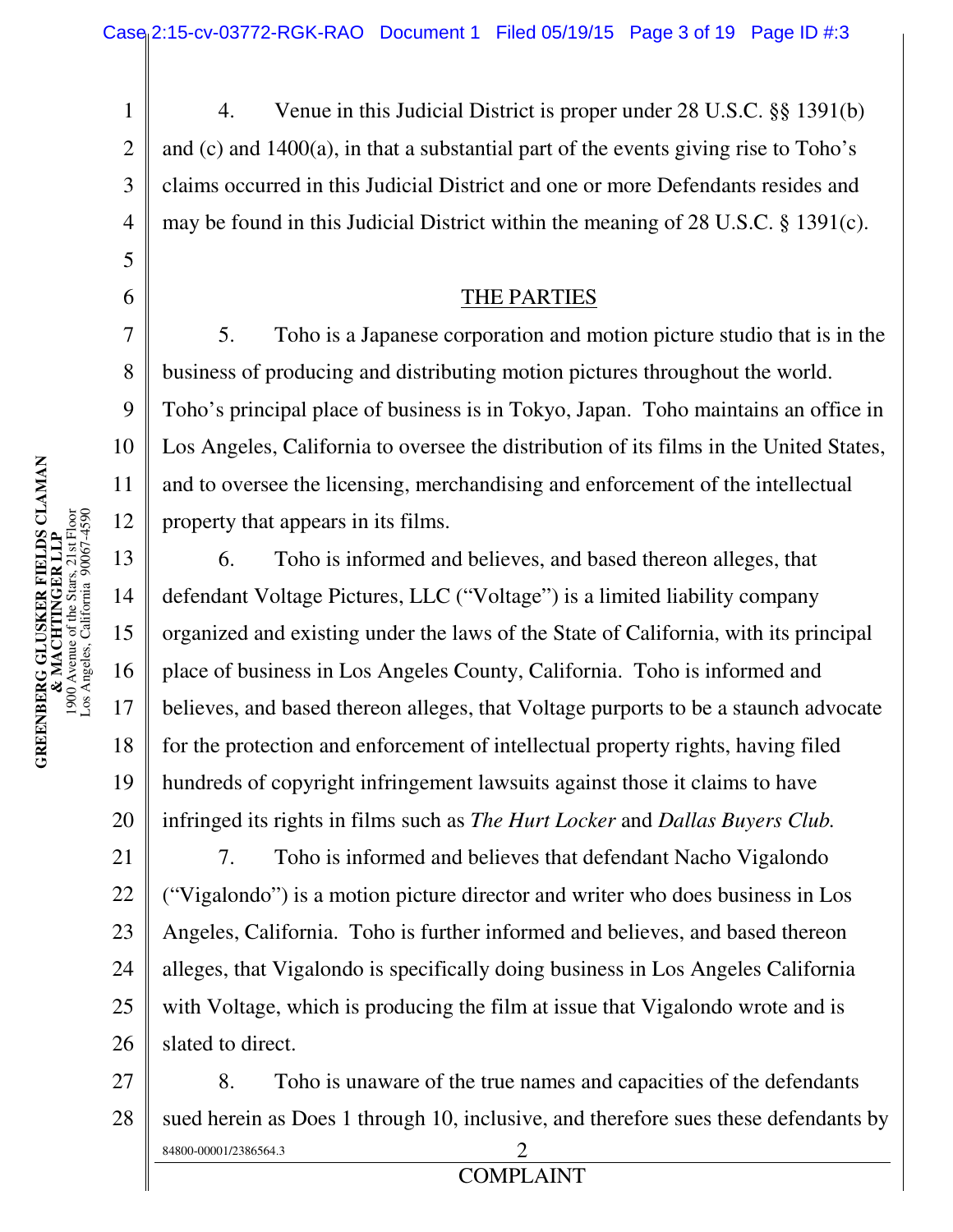1 2 3 4 5 6 7 fictitious names. Toho will seek leave of the Court to amend this Complaint to allege their true names and capacities when ascertained. Toho is informed and believes, and based thereon alleges, that each fictitiously named defendant is responsible in some way for the creation, production, advertising, selling, distribution and/or exhibition of the film project at issue in this Complaint, and is liable to Toho therefor. Voltage, Vigalondo and Does 1 through 10 are sometimes referred to collectively herein as "Defendants."

9. Toho is informed and believes, and based thereon alleges, that at all times relevant herein, each of the Defendants was the agent, servant, or employee of each other Defendant, and at all times relevant herein was acting in whole or at least in part within the scope of such agency. As such, each and every Defendant herein is equally responsible in whole or in part for each and every act alleged herein.

# ALLEGATIONS COMMON TO ALL CLAIMS FOR RELIEF Toho and the Godzilla Character

17 18 19 20 21 22 23 24 25 10. In or about 1954, Toho created a fictional character called "Godzilla," a giant, prehistoric monster brought to life in the modern world. At the same time, Toho produced and distributed a feature-length motion picture entitled *Gojira* (Japanese for Godzilla), based upon the reawakening of Godzilla by the detonation of an atomic bomb. The film was released in the United States in or about 1956 under the title *Godzilla, King of the Monsters*. Thereafter, Toho produced and distributed throughout the world a series of motion pictures based upon the further adventures of Godzilla. Toho has produced approximately twenty seven (27) sequel films featuring its Godzilla character (the "Godzilla Character").

26 27 28 84800-00001/2386564.3 3 11. Toho has complied in all respects with the copyright laws of the United States, and all other laws governing copyright, and is the owner of the exclusive rights and privileges in and to the copyrights in *Gojira, Godzilla, King of* 

8

9

10

11

12

13

14

15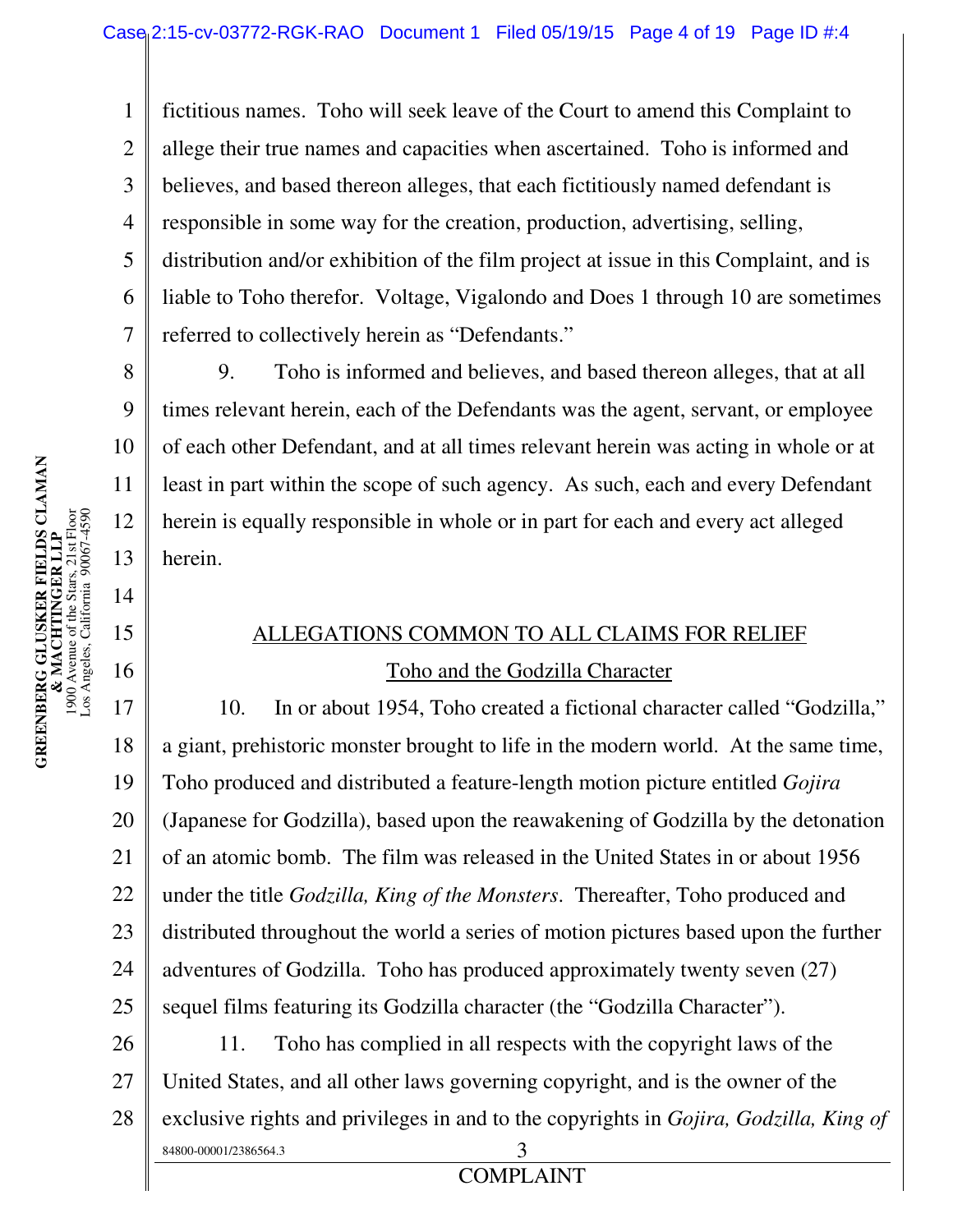1 2 3 4 5 *the Monsters* and in the subsequent Godzilla motion pictures. Toho's copyrights cover all visual elements in the motion pictures, including the appearance of the Godzilla Character itself. Toho has registered the copyrights in its Godzilla films with the United States Copyright Office, and these registrations are valid and subsisting.

12. In addition to producing its own motion pictures featuring the Godzilla Character, Toho has authorized third parties to create derivative works featuring the character. Among those who, with Toho's permission, have created Godzilla motion pictures is Legendary Pictures, which produced a 2014 motion picture entitled *Godzilla* ("the 2014 Godzilla Film"). The 2014 Godzilla Film was one of the most successful films of 2014, generating more than \$200,000,000 in domestic box revenue and more than \$500,000,000 in worldwide box office revenues.

13. Beginning in or about 1981, Toho duly registered the name and character image of "Godzilla" as service marks and trademarks under the Lanham Act, 15 U.S.C. § 1051 *et seq*., and Toho remains to this date the owner of these marks.

19 20 14. Toho's Godzilla films have been widely distributed in the United States and throughout the world. In the course of the production and distribution of these films, Toho and its licensees have expended significant effort advertising and promoting the motion pictures under titles bearing the name of, and featuring, the Godzilla Character.

22 23 24 25 26 27 28 84800-00001/2386564.3 4 **COMPLAINT** 15. Toho has developed a highly valuable goodwill in its Godzilla name and character. Toho and its licensees have expended substantial effort and expense to develop, advertise and market the Godzilla Character. As a result of these activities, a secondary meaning has been created in the mind of the public throughout the United States, and throughout the world, by which the name and likeness of Godzilla have become strongly identified with Toho's particular character and the series of motion pictures featuring that character, such that Toho

6

7

8

9

10

11

12

13

14

15

16

17

18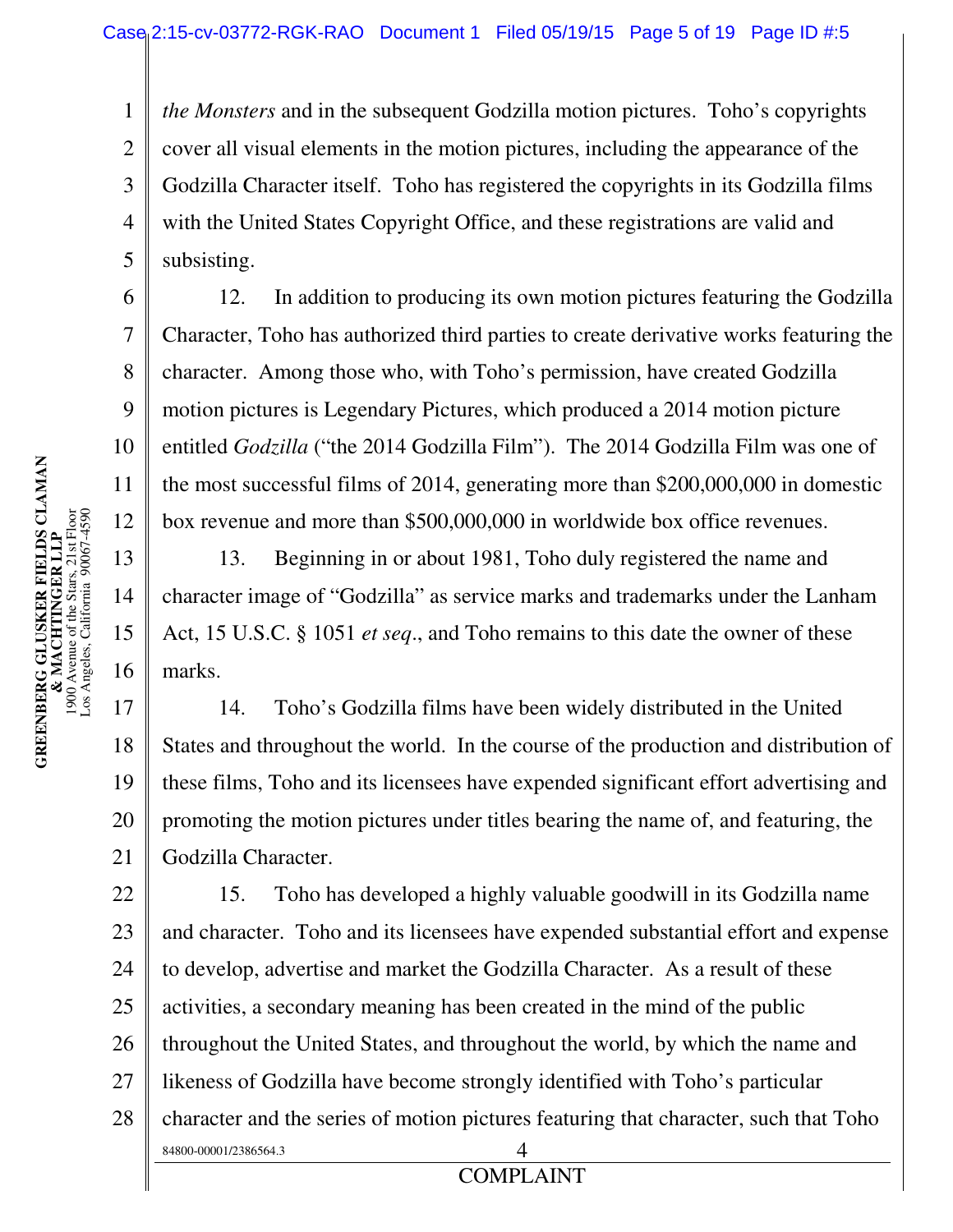1 2 has acquired common law trademark rights in the Godzilla name and Godzilla Character.

3 4 5 16. Toho's federally-registered trademarks and common law trademark rights in the Godzilla Character are collectively referred to herein as the "Godzilla Marks."

17. The Godzilla Character and Godzilla Marks are famous throughout the United States and are immediately recognizable to and known by the public.

#### Defendants' Infringing Conduct

10 18. Toho is informed and believes, and based thereon alleges, that on or about May 9, 2015, on the eve of the 2015 Cannes Film Festival, Voltage circulated an email blast to potential investors, distributors, sales agents, and others in the entertainment community announcing a new film project called "Colossal." The email featured three large photos: the Godzilla Character, actress Anne Hathaway, and a giant robot. Below the photos was a description of the project: "Gloria is an ordinary woman who finds herself in an extraordinary circumstance. **Tokyo is under attack by Godzilla** and a giant robot and, for some strange reason, Gloria is the only person who can stop it. In order to do so, Gloria needs to figure out why her seemingly insignificant existence has such a colossal effect on the fate of the world." A true and correct copy of the above-referenced portion of the email blast appears below:

6

7

8

9

11

12

13

14

15

16

17

18

19

20

21

22

23

24

25

26

27

28

84800-00001/2386564.3 5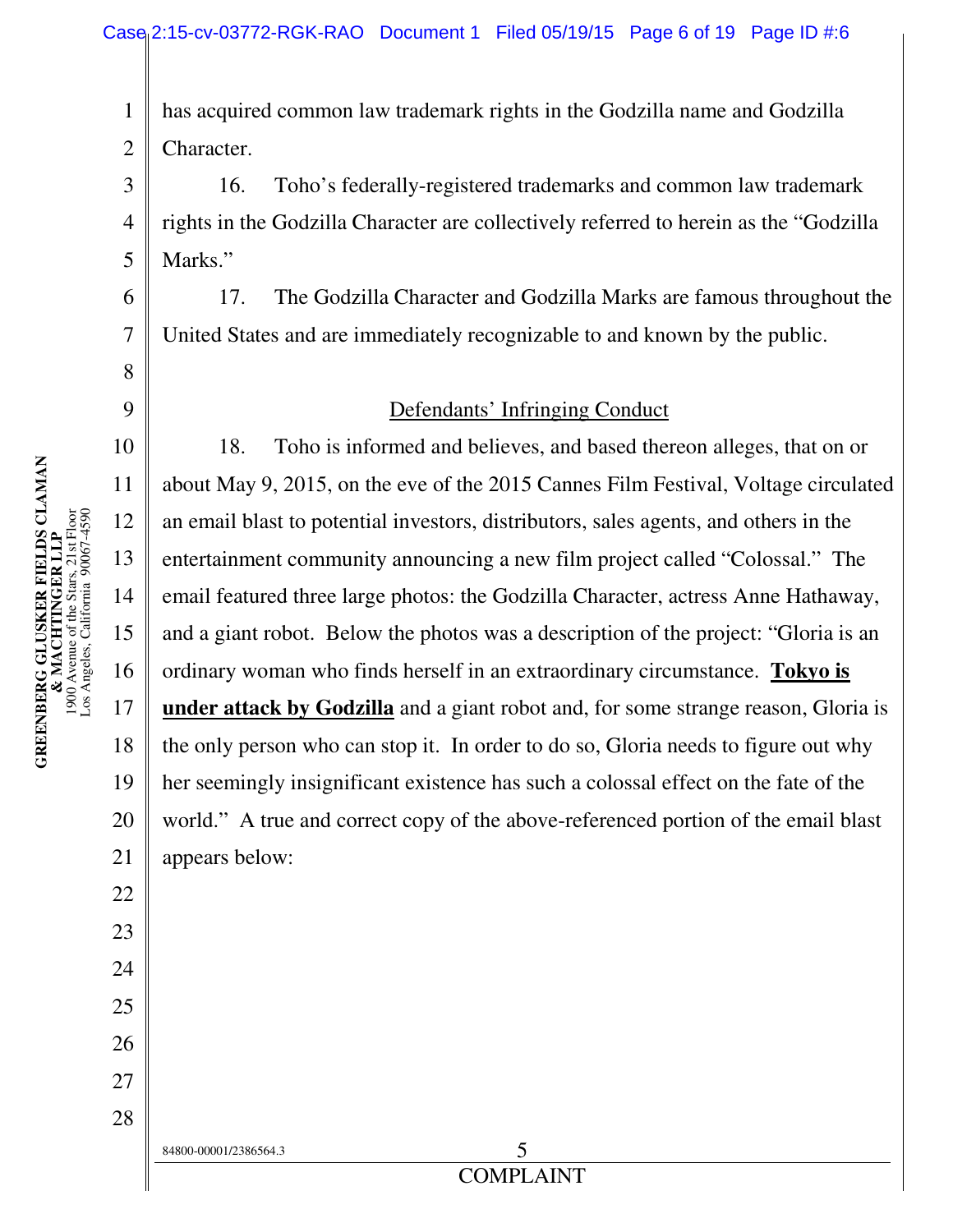**GREENBERG GLUSKER FIELDS CLAMAN**<br>**& MACHTINGER LLP**<br>1900 Avenue of the Stars, 21st Floor<br>Los Angeles, California 90067-4590 Los Angeles, California 90067-4590 

**GREENBERG GLUSKER FIELDS CLAMAN & MACHTINGER LLP** 1900 Avenue of the Stars, 21st Floor





**COMPLAINT**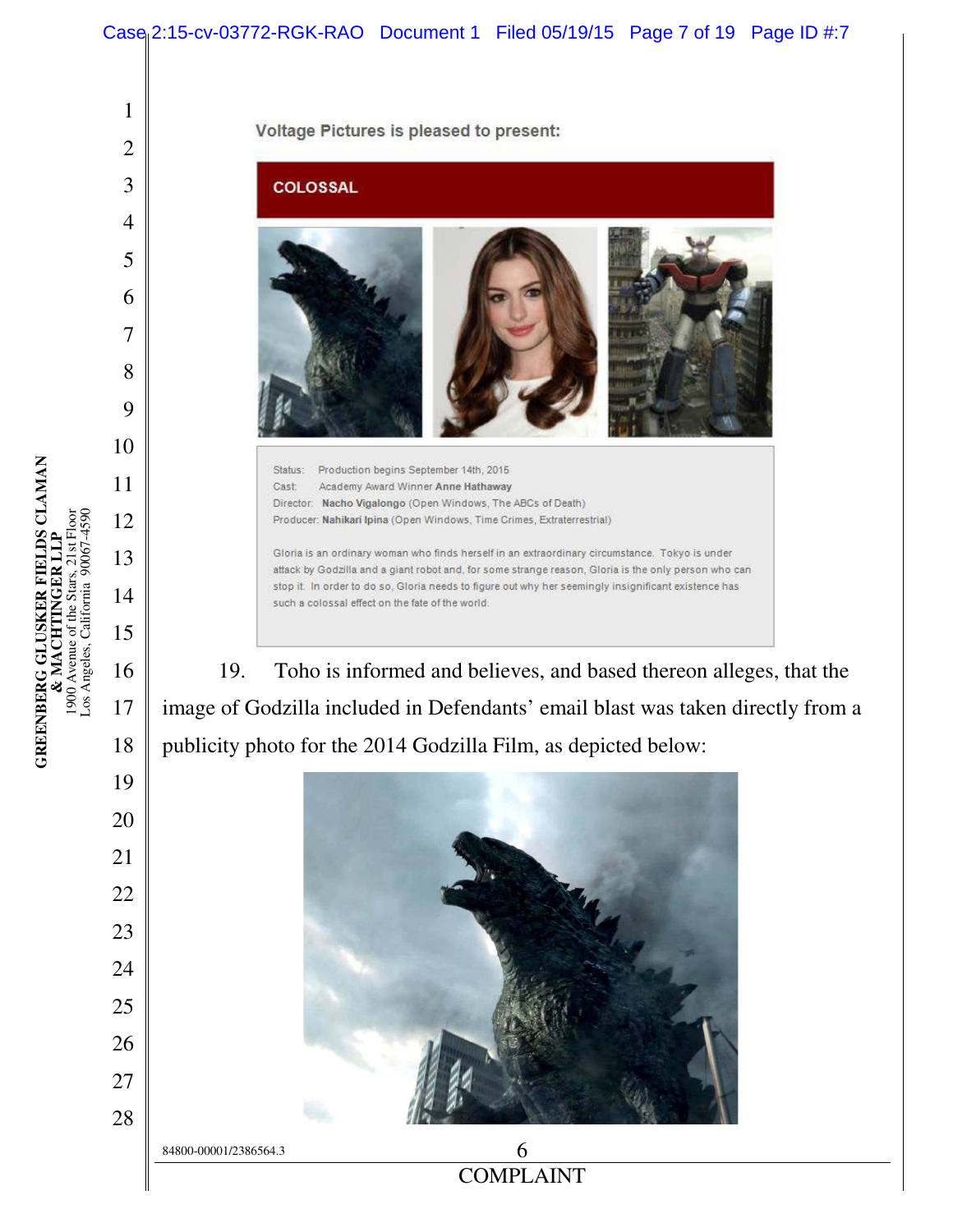1 2 3 4 20. Accompanying Defendants' email blast was a document containing "Director's Notes" from Vigalondo, the writer and director of *Colossal*. These notes begin with a full page silhouette depiction of the Godzilla Character. A true and correct copy of the silhouette image appears below:



21. In addition to the introductory silhouette, the Director's Notes contain several other images of the Godzilla Character taken from images appearing in Toho's series of Godzilla films, the 2014 Godzilla Film, and authorized Godzilla merchandise. Some of these images from the Director's Notes appear below.

COMPLAINT

GREENBERG GLUSKER FIELDS CLAMAN<br>& MACHTINGER LLP **GREENBERG GLUSKER FIELDS CLAMAN**  1900 Avenue of the Stars, 21st Floor Los Angeles, California 90067-4590 **& MACHTINGER LLP** 1900 Avenue of<br>Los Angeles, Cal

the Stars, 21st Floo California 90067-459 5

6

7

8

9

10

11

12

13

14

15

16

17

18

19

20

21

22

23

24

25

26

27

28

84800-00001/2386564.3 7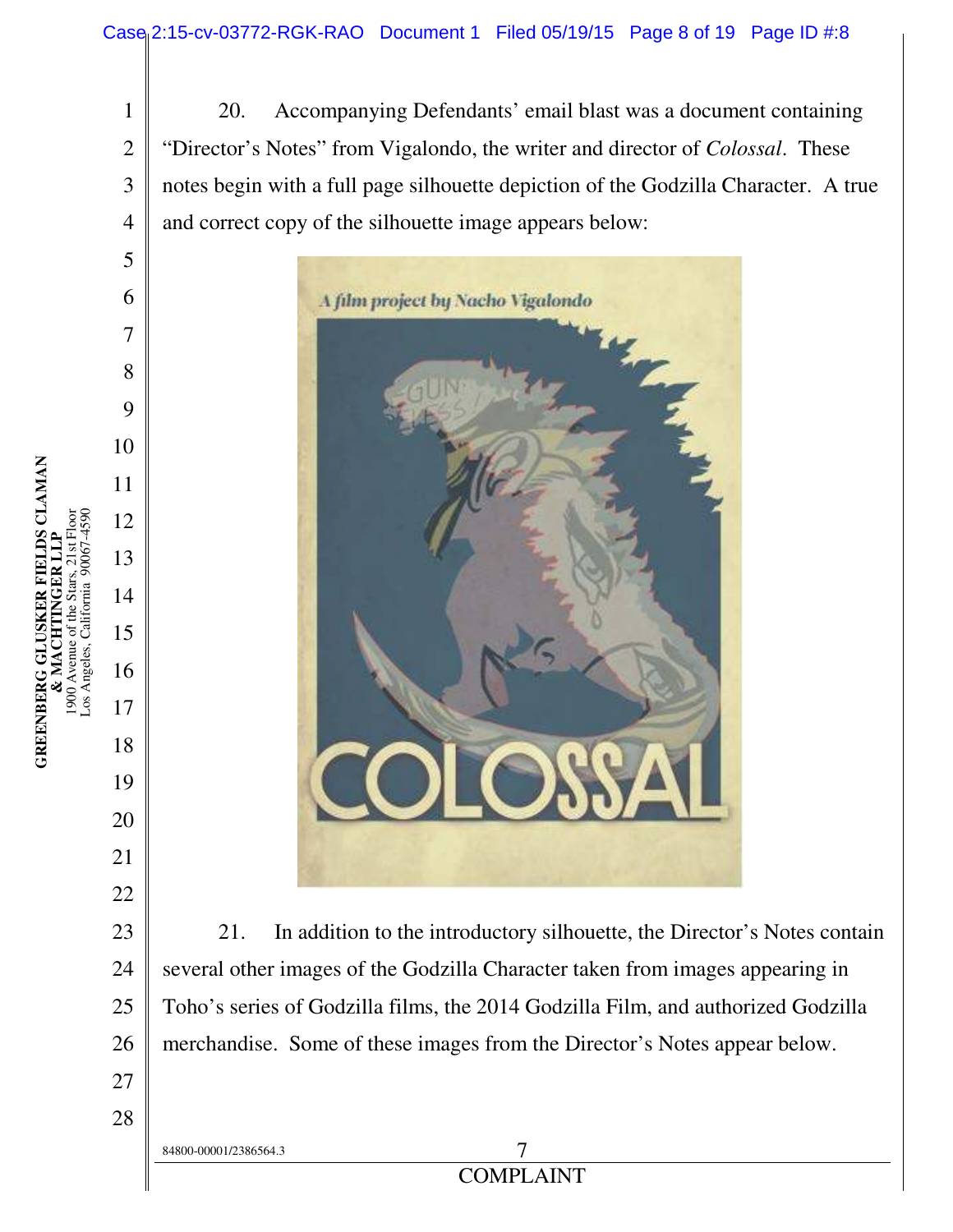

initial film – attacking Tokyo. As stated therein, "[W]e need scenes with the monsters crushing Tokyo. . ."

**GREENBERG GLUSKER FIELDS CLAMAN**<br>**& MACHTINGER LLP**<br>1900 Avenue of the Stars, 21st Floor<br>Los Angeles, California 90067-4590 **GREENBERG GLUSKER FIELDS CLAMAN**  1900 Avenue of the Stars, 21st Floor Los Angeles, California 90067-4590 **& MACHTINGER LLP**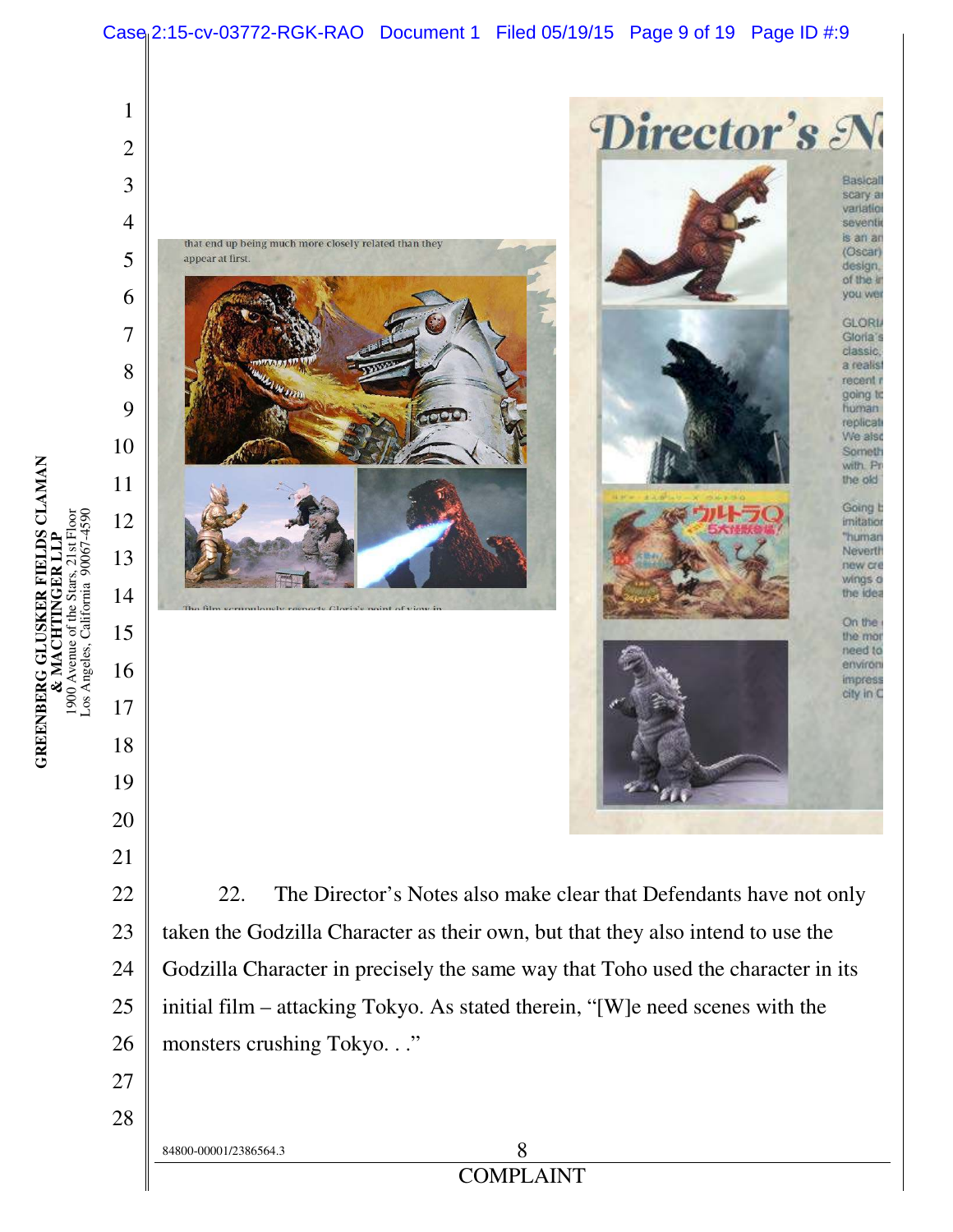1 2 3 23. Upon investigation, Toho learned that Vigalondo gave an interview in August 2014 in which he made clear that he intends to create an unauthorized derivative work based on the Godzilla Character:

> The script I finished and want to get financing for is a twist on the kaiju eiga genre, the Godzilla genre. **It's going to be the cheapest Godzilla movie ever, I promise. It's going to be a serious Godzilla movie but I've got an idea that's going to make it so cheap that you will feel betrayed**. You're going to be so frustrated by it, it's not even possible.

> The way I wrote the movie – and I don't want to explain too much – I found a way that is honest and logical to make Godzilla in a costume, destroying cities, models all the time. **I wrote the movie in a way that the story has a twist so it makes sense to do Godzilla this way** and I'm going to try to be the guy inside the costume because I love filmmaking to the core and I'm a film lover, one of dreams is not to direct a Godzilla movie but to be inside the costume and destroy the cities. I want to be the guy in the costume.

21 22 23 24 24. Consistent with their email blast, Defendants sought to find distributors and others who would be interested in investing in and/or distributing their unauthorized Godzilla film. At their suite at the 2015 Cannes Film Festival, Defendants again advertised their project using the Godzilla Character.

25 Defendants' sales booklet features a photograph of the Godzilla Character

26 accompanied by text stating that "**Tokyo is under attack by Godzilla**."

27 Defendants also featured a poster for their project, with the Godzilla Character

28 depicted in the upper right hand corner:

84800-00001/2386564.3 9

**COMPLAINT** 

4

5

6

7

8

9

10

11

12

13

14

15

16

17

18

19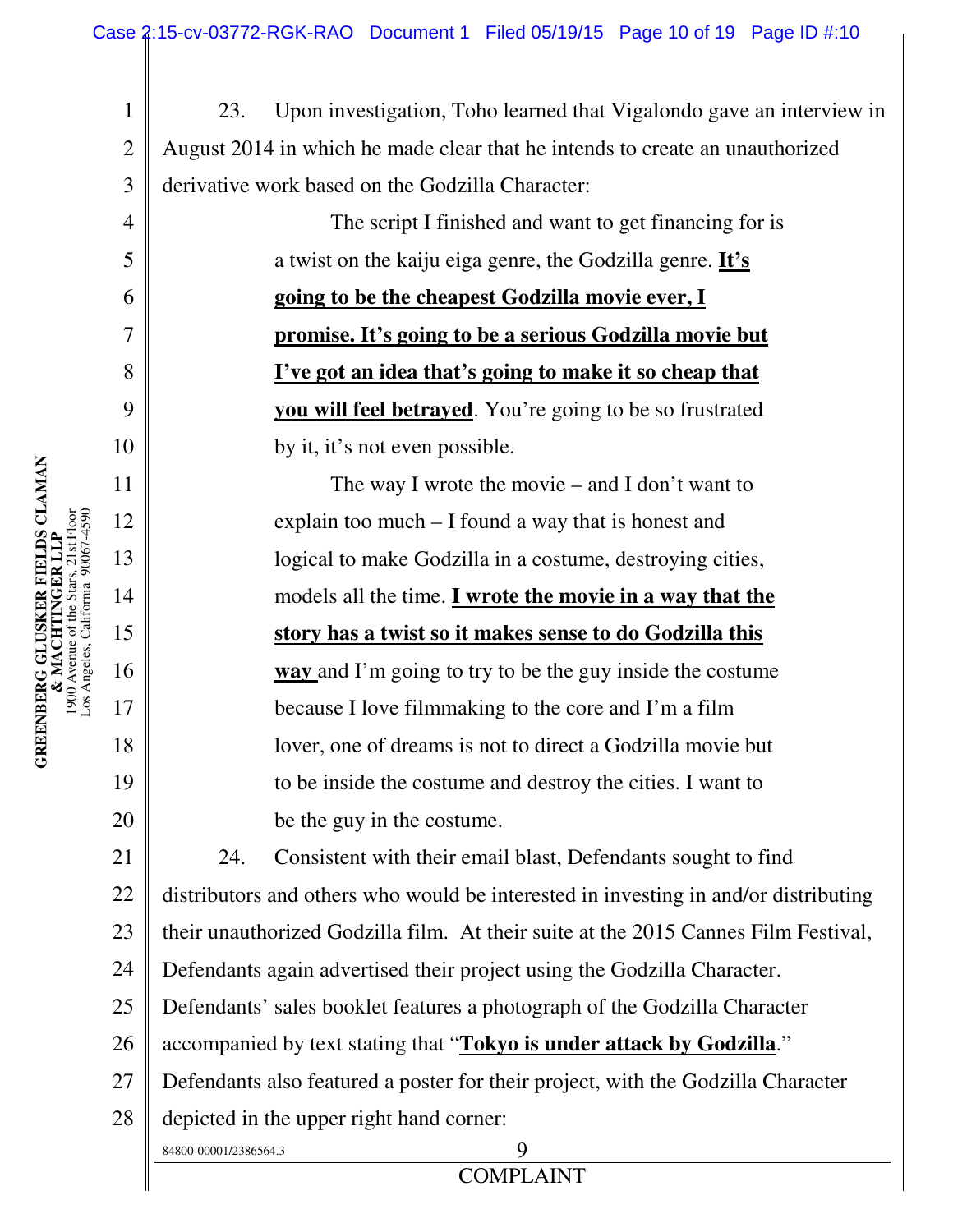

 25. Toho is informed and believes, and based thereon alleges, that Defendants have knowingly used the Godzilla Character to attract interest and attention in their "Colossal" project so that it would stand out in a crowded field of competitors on the film sales circuit.

 26. At no time did Defendants seek or obtain Toho's permission or consent to use or feature the Godzilla Character, or any substantially or confusingly similar character, in their email blast, their advertising material or in their film project. Upon learning of Defendants' infringing activities, Toho demanded that Defendants cease their exploitation of the Godzilla Character, but Defendants refused to do so.

 $84800-00001/2386564.3$  1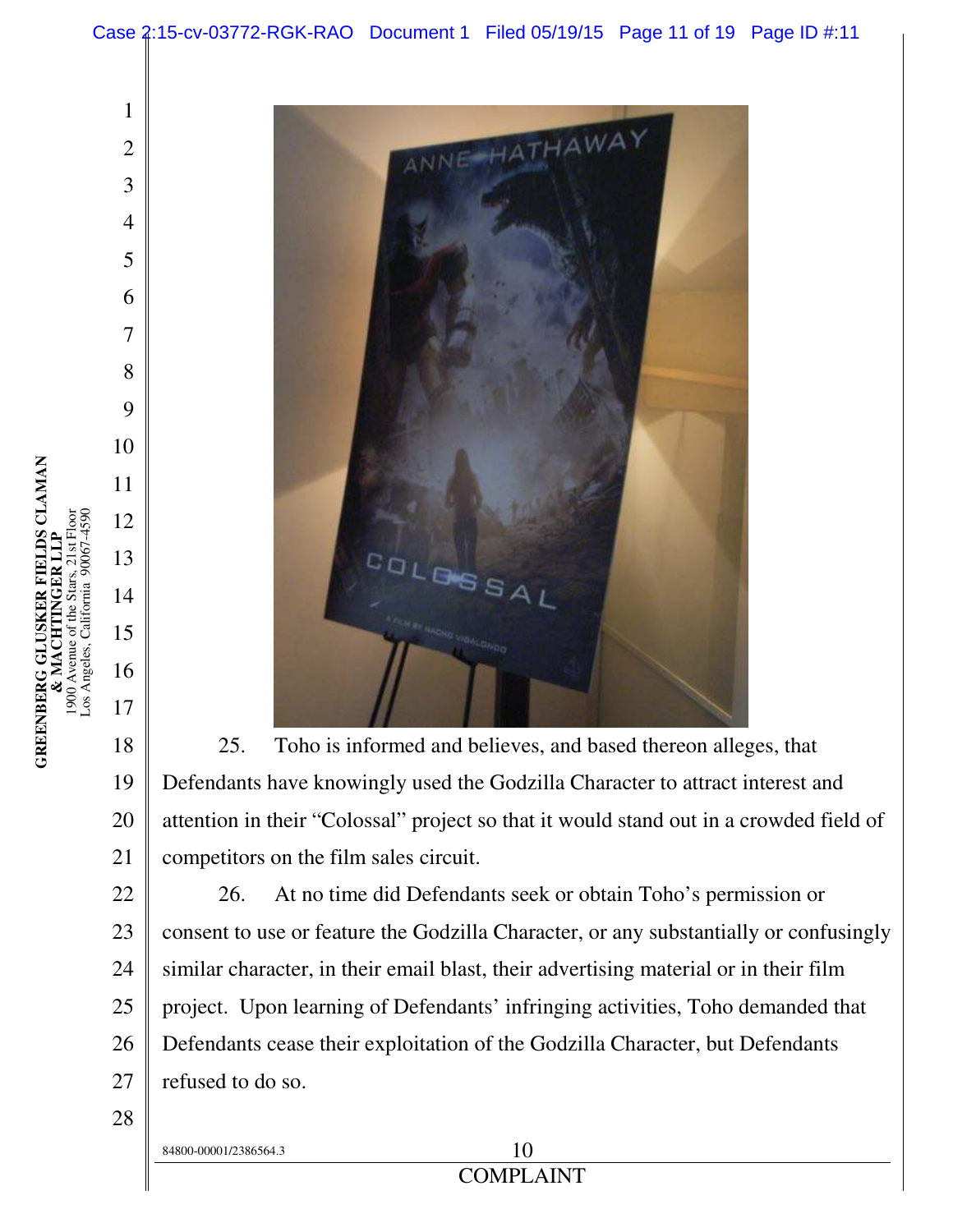## FIRST CLAIM FOR RELIEF

## Against All Defendants For Copyright Infringement

27. Toho realleges and incorporates by this reference the allegations contained in paragraphs 1 through 26, inclusive, as though they were fully set forth herein.

28. By advertising, promoting, developing, producing, distributing, and otherwise exploiting their own film using the Godzilla Character or a character substantially similar to Godzilla, and/or by authorizing or contributing to the foregoing, without Toho's permission or consent, Defendants have infringed Toho's copyright interests in Godzilla.

29. Toho is informed and believes, and based thereon alleges, that Defendants' infringing acts were, and continue to be, committed willfully and knowingly.

14 15 16 17 18 19 20 21 30. As a direct and proximate result of Defendants' copyright infringement as alleged above, Toho has suffered and will continue to suffer injury and damage in an amount to be determined at trial. Furthermore, Toho is informed and believes, and based thereon alleges, that Defendants have received or will receive profits, gains, or other benefits from their infringing activities, all of which should be disgorged to Toho. In the alternative, Toho reserves the right to elect statutory damages of up to \$150,000 for Defendants' willful infringement of each of its copyrighted works.

22 23 24 25 26 31. Defendants' infringement of Toho's copyrighted works has caused and will cause irreparable harm to Toho which cannot be fully compensated by money. Toho has no adequate remedy at law. Therefore, in addition to monetary damages, Toho is entitled to preliminary and permanent injunctive relief preventing Defendants from continuing to infringe Toho's copyrighted works.

27 28 32. Toho has and will incur attorneys' fees in pursuing this action, which Toho is entitled to recover from Defendants, pursuant to 17 U.S.C. § 505.

COMPLAINT

1

2

3

4

5

6

7

8

9

10

11

12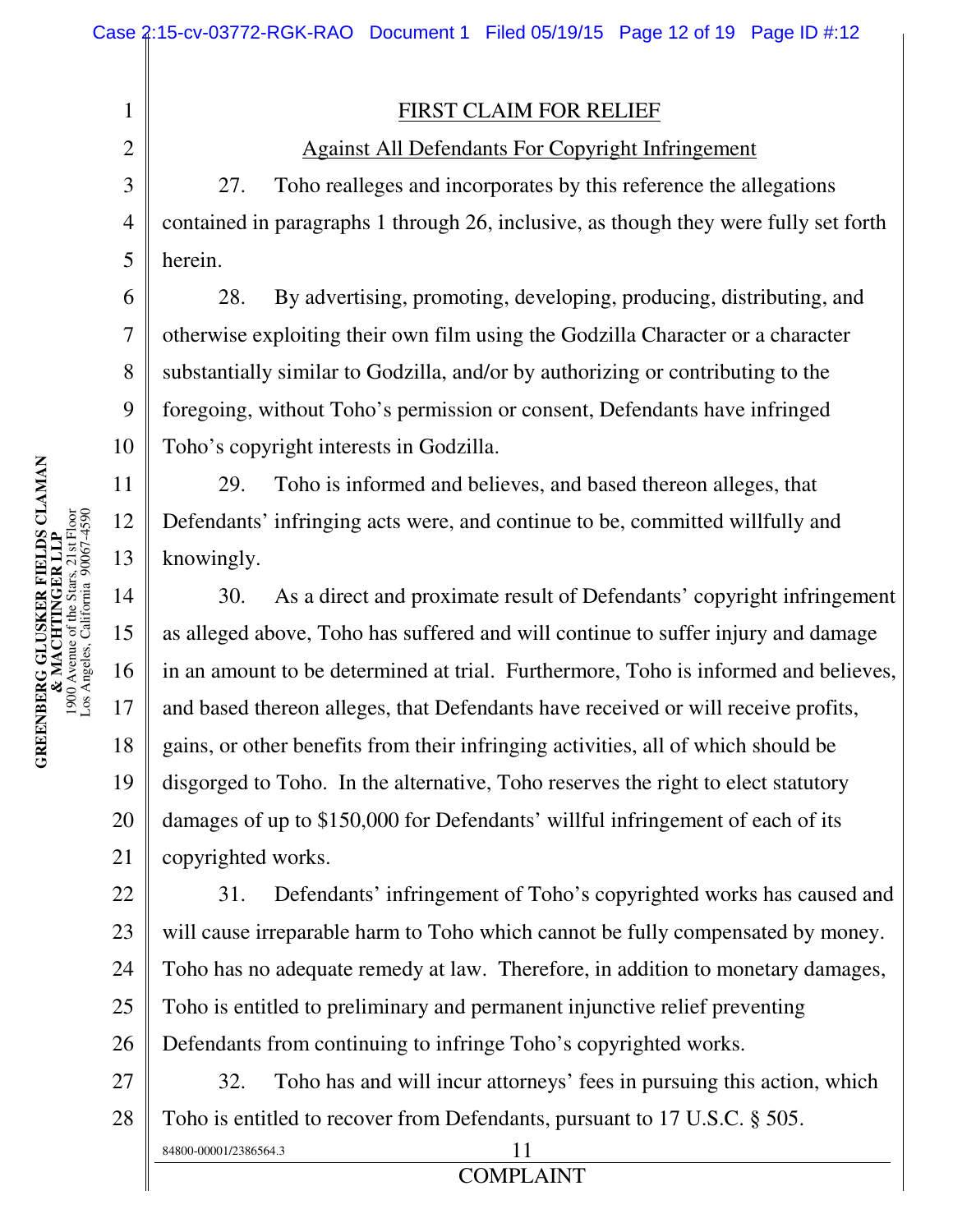3 4 5 6 Trademark Infringement – 15 U.S.C. § 1114 33. Toho realleges and incorporates by this reference the allegations contained in paragraphs 1 through 26, inclusive, as though they were fully set forth herein.

SECOND CLAIM FOR RELIEF

Against All Defendants For

34. By using the Godzilla Marks in connection with the advertising, offering for sale, sale or other exploitation of their film project, and/or by authorizing or contributing to the foregoing, without Toho's permission and consent, Defendants have infringed Toho's interests in the Godzilla Character and Godzilla Marks. Such conduct is likely to cause confusion, mistake or deception in violation of 15 U.S.C. § 1114.

35. As a direct and proximate result of Defendants' wrongful conduct, Toho has been damaged and is entitled to recover Defendants' wrongfully obtained profits and three times Toho's actual damages, pursuant to 15 U.S.C. § 1117(a).

16 18 19 20 21 22 36. Defendants' violation of the Lanham Act has caused and will cause irreparable harm to Toho which cannot be fully compensated by money. Toho has no adequate remedy at law. Therefore, in addition to monetary relief, Toho is entitled to preliminary and permanent injunctive relief preventing Defendants from continuing to use Toho's Godzilla Character or Godzilla Marks, or any confusingly similar variations, on or in connection with any products, goods or services, or the advertising of any products, goods or services.

23 24 25 26 27 28 84800-00001/2386564.3 12 37. Toho is informed and believes, and based thereon alleges, that Defendants engaged in the foregoing conduct knowingly, willfully and oppressively, intending to appropriate Toho's intellectual property to the detriment of Toho and to the confusion of the public. This constitutes an exceptional case within the meaning of Section 35 of the Lanham Act, 15 U.S.C. § 1117, for which Toho is entitled to its attorneys' fees.

1

2

7

8

9

10

11

12

13

14

15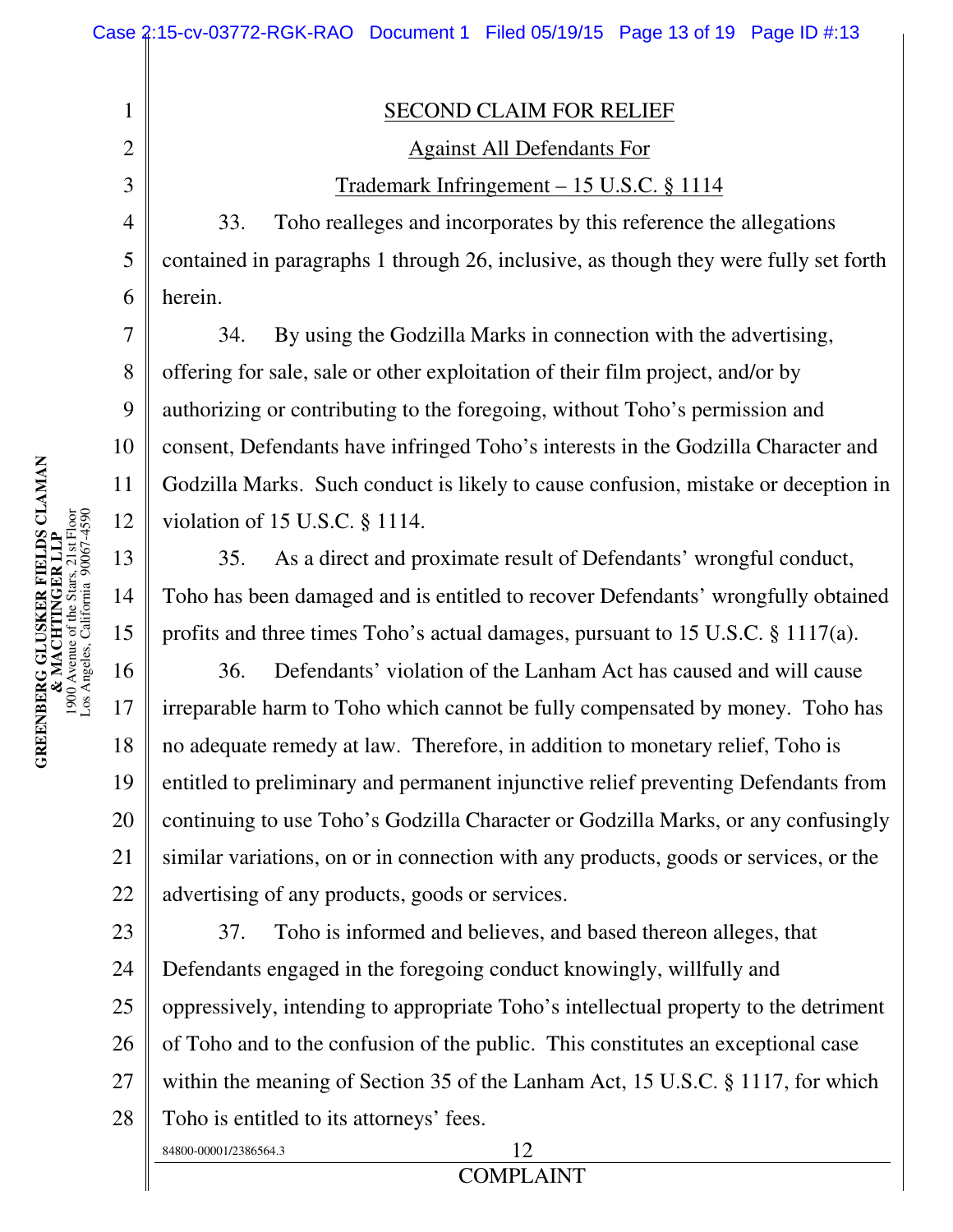THIRD CLAIM FOR RELIEF

# Against All Defendants For Violation Of Section 43(a) Of The Lanham Act

38. Toho realleges and incorporates by this reference the allegations contained in paragraphs 1 through 26 and 34, inclusive, as though they were fully set forth herein.

39. By using the Godzilla Character and the Godzilla Marks in connection with the advertising, offering for sale, sale or other exploitation of their film project, and/or by authorizing or contributing to the foregoing, without Toho's permission and consent, Defendants have created, and will continue to create, confusion in the marketplace and have falsely created the impression in the minds of the public that Toho and its Godzilla Character and Godzilla Marks are somehow associated or affiliated with Defendants, that Toho is somehow sponsoring or endorsing Defendants' film project and/or that Toho approved or authorized Defendants' use of the Godzilla Character or Godzilla Marks. Such conduct violates section 43(a) of the Lanham Act, 15 U.S.C. § 1125(a).

40. As a direct and proximate result of Defendants' wrongful conduct, Toho has been damaged and is entitled to recover Defendants' wrongfully obtained profits and three times Toho's actual damages, pursuant to 15 U.S.C. § 1117(a).

20 21 22 23 24 25 26 41. Defendants' violation of the Lanham Act has caused and will cause irreparable harm to Toho which cannot be fully compensated by money. Toho has no adequate remedy at law. Therefore, in addition to monetary relief, Toho is entitled to preliminary and permanent injunctive relief preventing Defendants from continuing to use Toho's Godzilla Character or Godzilla Marks, or any confusingly similar variations, on or in connection with any products, goods or services, or the advertising of any products, goods or services.

27 28 84800-00001/2386564.3 13 42. Toho is informed and believes, and based thereon alleges, that Defendants engaged in the foregoing conduct knowingly, willfully and

1

2

3

4

5

6

7

8

9

10

11

12

13

14

15

16

17

18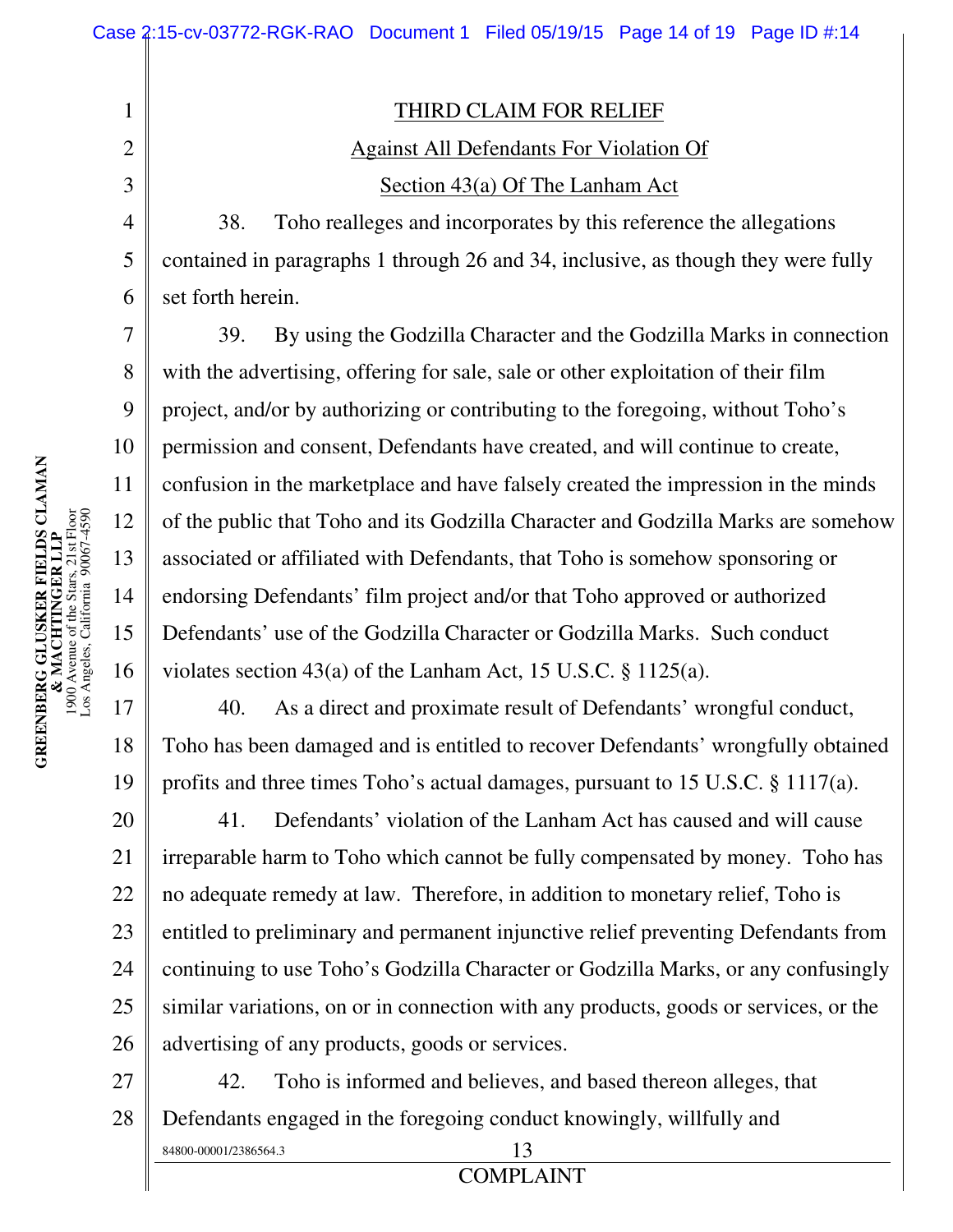1 2 3 4 oppressively, intending to appropriate Toho's intellectual property to the detriment of Toho and to the confusion of the public. This constitutes an exceptional case within the meaning of Section 35 of the Lanham Act, 15 U.S.C. § 1117, for which Toho is entitled to its attorneys' fees.

#### FOURTH CLAIM FOR RELIEF

# Against All Defendants For Violation Of Federal Anti-Dilution Law (15 U.S.C. § 1125(c))

43. Toho realleges and incorporates by this reference the allegations contained in paragraphs 1 through 26, 34 and 39, inclusive, as though they were fully set forth herein.

44. By using the Godzilla Character and the Godzilla Marks in connection with the advertising, offering for sale, sale or other exploitation of their film project, and/or by authorizing or contributing to the foregoing, without Toho's permission and consent, Defendants have created, and will continue to create, dilution of the distinctive quality of Toho's famous Godzilla Character and Godzilla Marks.

18 19 20 21 22 23 24 25 45. Toho is informed and believes, and based thereon alleges, that Defendants' use and exploitation of the Godzilla Character and the Godzilla Marks was willful and intentional, that Defendants were aware of Toho's Godzilla Character and Godzilla Marks, and that Defendants purposefully used Toho's character and marks to trade on Toho's reputation, to cause confusion, mistake and/or deception, and to take advantage of the goodwill and public recognition associated with the Godzilla Character and the Godzilla Marks for their own commercial advantage.

26 27 28 84800-00001/2386564.3 14 46. As a direct and proximate result of Defendants' wrongful conduct, Toho has been damaged and is entitled to recover Defendants' wrongfully obtained profits and three times Toho's actual damages, pursuant to 15 U.S.C. § 1117(a).

5

6

7

8

9

10

11

12

13

14

15

16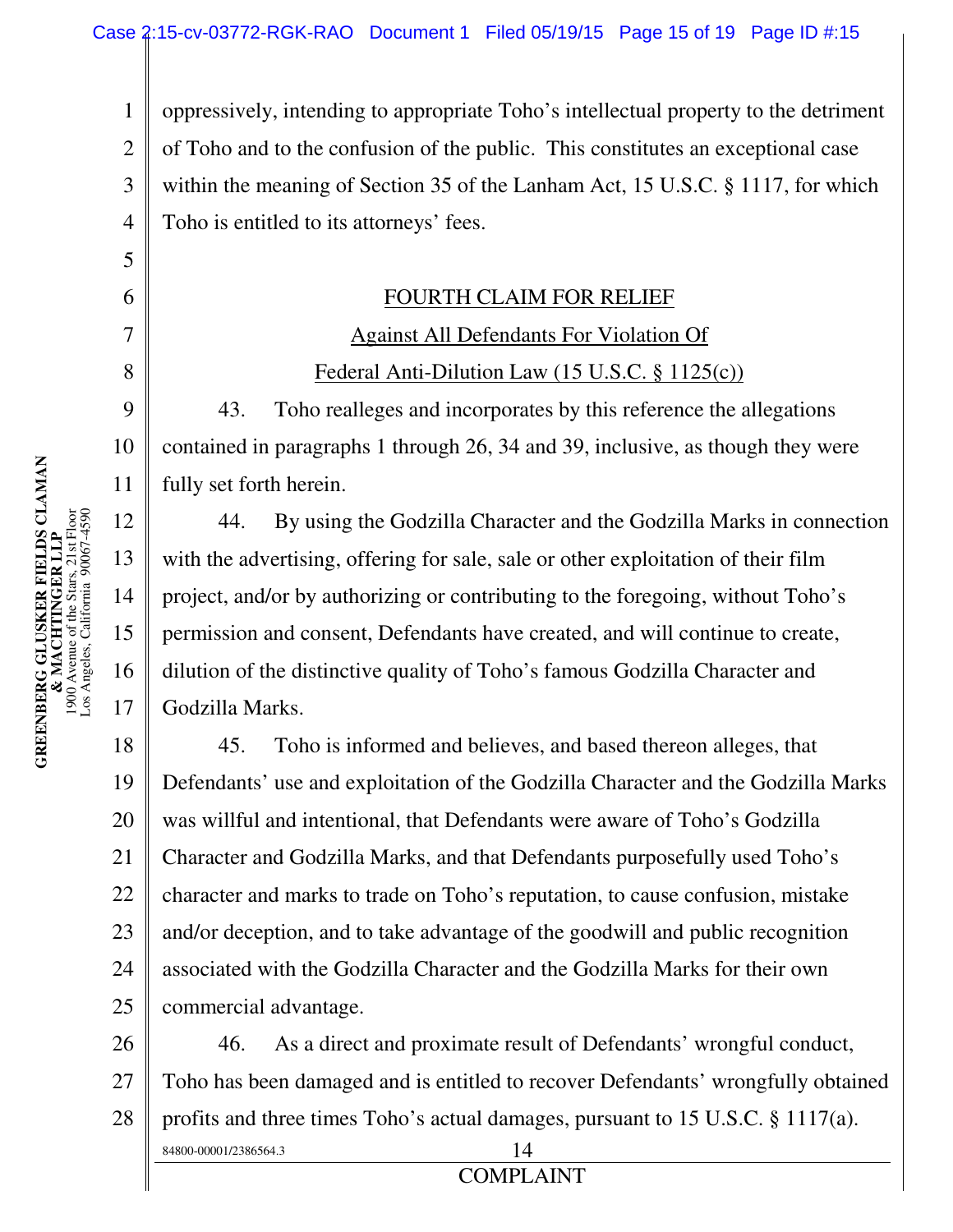47. Defendants' violation of the federal Anti-Dilution Law has caused and will cause irreparable harm to Toho which cannot be fully compensated by money. Toho has no adequate remedy at law. Therefore, in addition to monetary relief, Toho is entitled to preliminary and permanent injunctive relief preventing Defendants from continuing to use Toho's Godzilla Character or Godzilla Marks, or any confusingly similar variations, on or in connection with any products, goods or services, or the advertising of any products, goods or services.

48. Toho is informed and believes, and based thereon alleges, that Defendants engaged in the foregoing conduct knowingly, willfully and oppressively, intending to appropriate Toho's intellectual property to the detriment of Toho and to the confusion of the public. This constitutes an exceptional case within the meaning of Section 35 of the Lanham Act, 15 U.S.C. § 1117, for which Toho is entitled to its attorneys' fees.

#### FIFTH CLAIM FOR RELIEF

## Against All Defendants for Common Law Unfair Competition

17 18 19 49. Toho realleges and incorporates by this reference the allegations contained in paragraphs 1 through 26, 34, 39 and 44, inclusive, as though they were fully set forth herein.

20 21 22 23 50. By their conduct as alleged above, Defendants have violated and infringed Toho's common law rights in its Godzilla Character and Godzilla Marks, and have otherwise competed unfairly with Toho in violation of the common law of the state of California.

24 25 51. As a direct and proximate result of Defendants' conduct, Toho has suffered and is entitled to monetary damages in an amount to be proven at trial.

26 27 28 84800-00001/2386564.3 15 52. Defendants' unlawful conduct has caused and will cause irreparable harm to Toho which cannot be fully compensated by money. Toho has no adequate remedy at law. Therefore, in addition to monetary relief, Toho is entitled to

COMPLAINT

1

2

3

4

5

6

7

8

9

10

11

12

13

14

15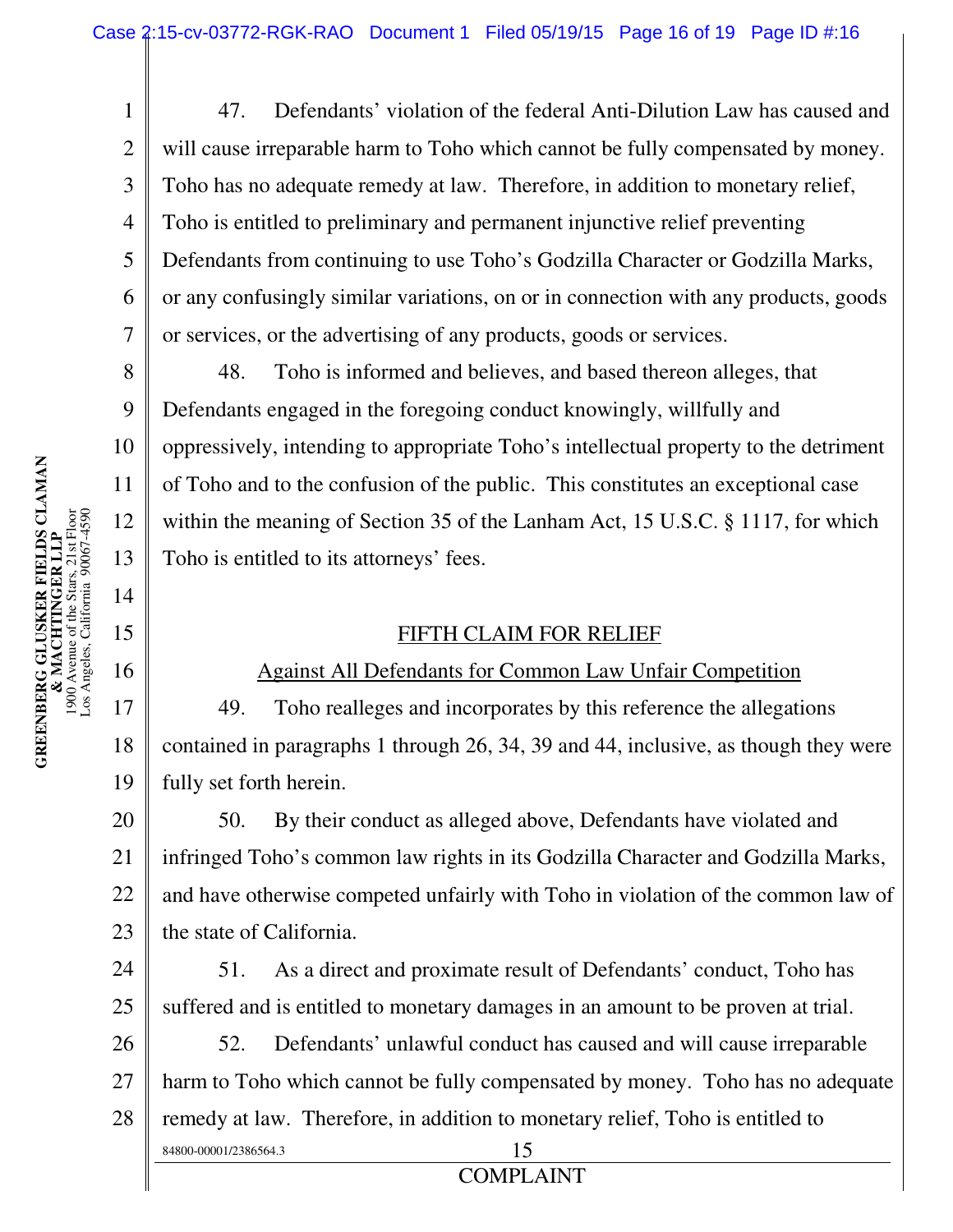1 2 preliminary and permanent injunctive relief enjoining Defendants from engaging in further acts of unfair competition.

SIXTH CLAIM FOR RELIEF

Against All Defendants for Unjust Enrichment

53. Toho realleges and incorporates by this reference the allegations contained in paragraphs 1 through 26, 34, 39 and 44, as though they were fully set forth herein.

9 10 54. By their conduct as alleged above, Defendants have unjustly retained a benefit to the detriment of Toho, and such benefit violates fundamental principles of justice, equity and good conscience.

55. Accordingly, Toho is entitled to an order requiring Defendants to disgorge any and all such ill-gotten gains to Toho.

## PRAYER FOR RELIEF

WHEREFORE, Toho prays judgment on its Complaint as follows:

17 18 19 20 1. For preliminary and permanent injunctive relief restraining and enjoining Defendants and their officers, directors, agents, servants, employees, representatives, partners, subsidiaries and attorneys, and all other persons or entities acting in concert or participation with them or at their direction from:

21 22 (a) producing, distributing, exhibiting, and otherwise exploiting their film project entitled Colossal; and

23 24 25 (b) using the Godzilla Character, Godzilla Marks or any other confusingly similar variation thereof, in connection with any film, or for any advertising or promotional purposes;

2. For Toho's damages according to proof;

27 28 3. At Toho's election, for statutory damages for willful copyright infringement pursuant to 17 U.S.C. § 504(c);

84800-00001/2386564.3 16

3

4

5

6

7

8

11

12

13

14

15

16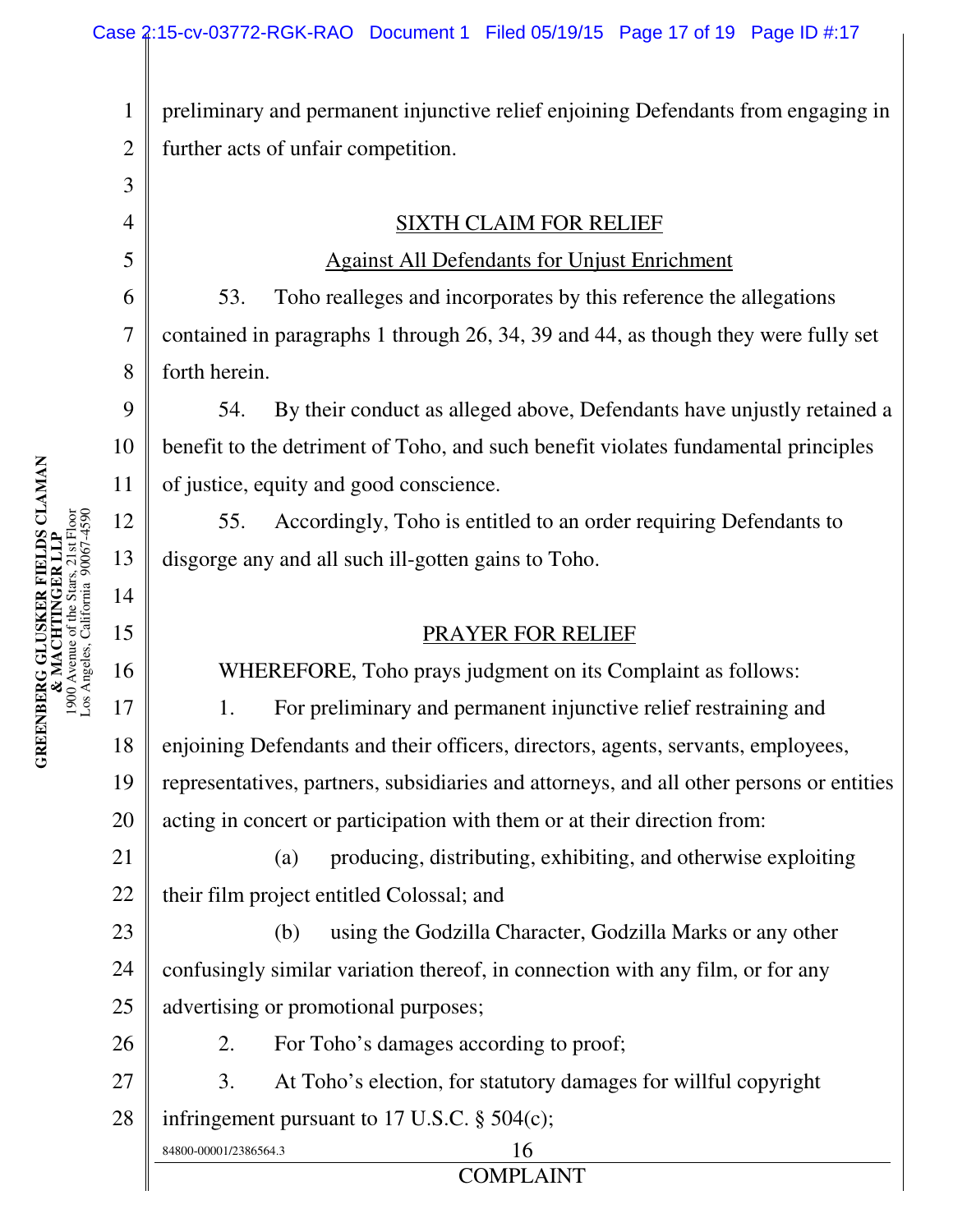| $\mathbf{1}$   | 4.                                                                               |                                                                    | That Defendants be required to account for and pay over to Toho their |  |  |  |
|----------------|----------------------------------------------------------------------------------|--------------------------------------------------------------------|-----------------------------------------------------------------------|--|--|--|
| $\overline{2}$ | profits and other benefits which they received by reason of Defendants' unlawful |                                                                    |                                                                       |  |  |  |
| 3              | conduct alleged herein;                                                          |                                                                    |                                                                       |  |  |  |
| 4              | That the amount of all monetary recovery be increased as provided by<br>5.       |                                                                    |                                                                       |  |  |  |
| 5              | applicable law, up to three times;                                               |                                                                    |                                                                       |  |  |  |
| 6              | 6.                                                                               | For an order requiring Defendants to disgorge any and all gains or |                                                                       |  |  |  |
| 7              | benefits conferred upon Defendants as a result of their violations of law;       |                                                                    |                                                                       |  |  |  |
| 8              | 7.<br>For Toho's attorneys' fees and expenses;                                   |                                                                    |                                                                       |  |  |  |
| 9              | 8.                                                                               | For Toho's costs of suit incurred herein; and                      |                                                                       |  |  |  |
| 10             | 9.                                                                               |                                                                    | For such other and further relief as the Court may deem just and      |  |  |  |
| 11             | proper.                                                                          |                                                                    |                                                                       |  |  |  |
| 12             |                                                                                  |                                                                    |                                                                       |  |  |  |
| 13             |                                                                                  | DATED: May 19, 2015                                                | <b>GREENBERG GLUSKER FIELDS</b><br><b>CLAMAN &amp; MACHTINGER LLP</b> |  |  |  |
| 14             |                                                                                  |                                                                    |                                                                       |  |  |  |
| 15             |                                                                                  |                                                                    | $\mathbf{By:}$<br>/s/ Aaron J. Moss                                   |  |  |  |
| 16             |                                                                                  |                                                                    | HEPHARD<br>AARON J. MOSS                                              |  |  |  |
| 17             |                                                                                  |                                                                    | <b>Attorneys for Plaintiff</b><br>TOHO CO., LTD.                      |  |  |  |
| 18             |                                                                                  |                                                                    |                                                                       |  |  |  |
| 19             |                                                                                  |                                                                    |                                                                       |  |  |  |
| 20             |                                                                                  |                                                                    |                                                                       |  |  |  |
| 21             |                                                                                  |                                                                    |                                                                       |  |  |  |
| 22             |                                                                                  |                                                                    |                                                                       |  |  |  |
| 23             |                                                                                  |                                                                    |                                                                       |  |  |  |
| 24             |                                                                                  |                                                                    |                                                                       |  |  |  |
| 25             |                                                                                  |                                                                    |                                                                       |  |  |  |
| 26             |                                                                                  |                                                                    |                                                                       |  |  |  |
| 27             |                                                                                  |                                                                    |                                                                       |  |  |  |
| 28             | 84800-00001/2386564.3                                                            |                                                                    | 17                                                                    |  |  |  |
|                | <b>COMPLAINT</b>                                                                 |                                                                    |                                                                       |  |  |  |